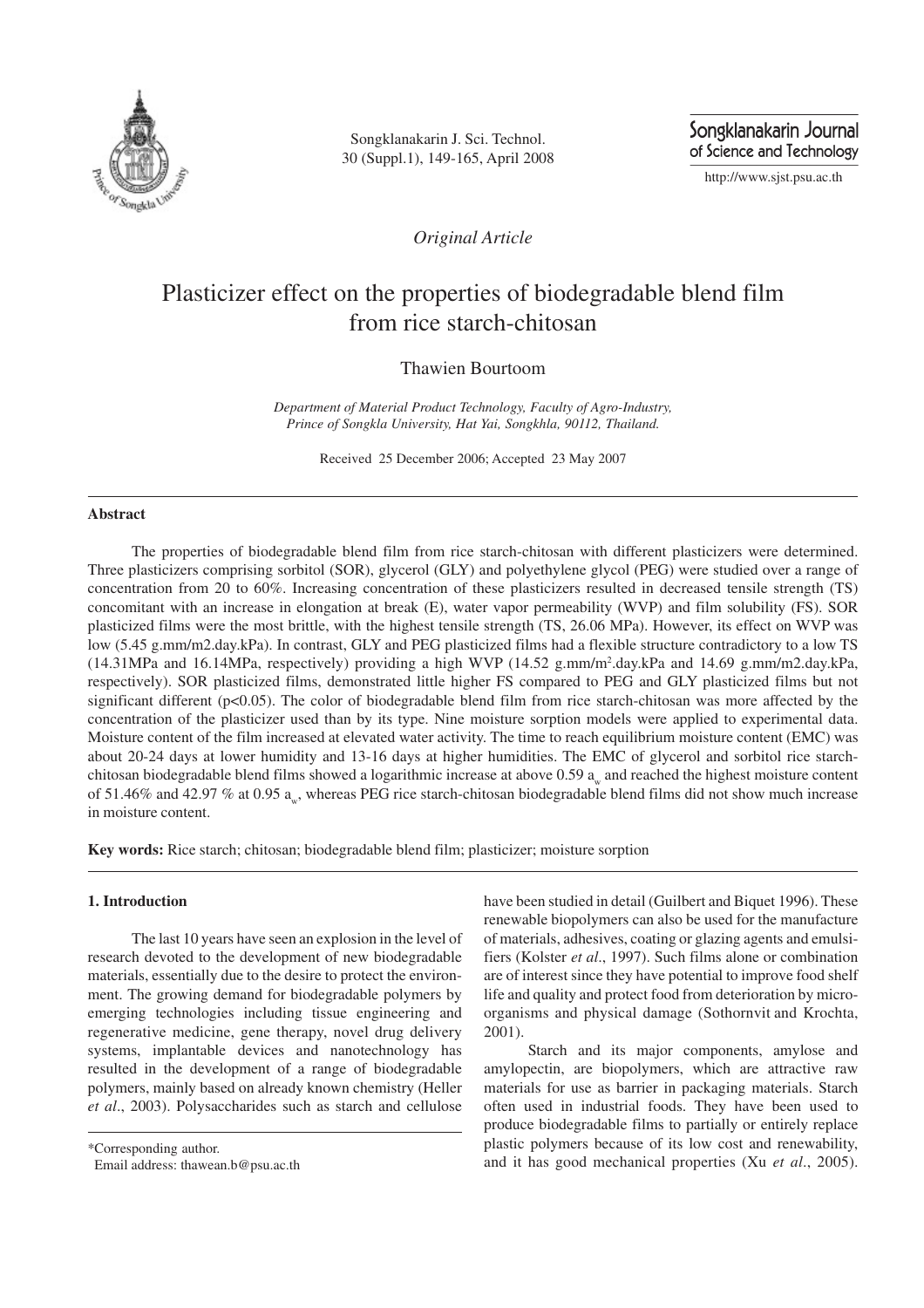However, wide application of starch film is limited by its mechanical properties and efficient barrier against low polarity compounds (Azeredo *et al.*, 2000; Kester and Fennema, 1986). In order to overcome its shortcoming, Bourtoom and Chinnan (2007) blend rice starch with different chitosan to increase the tensile strength. A major component of biodegradable films is the plasticizer, as well as the film-forming polymer. The addition of a plasticizer agent to biodegradable blend films is required to overcome film brittleness, caused by high intermolecular forces. Plasticizers are generally small molecules such as polyols like sorbitol, glycerol and polyethylene glycol (PEG) that intersperse and intercalate among and between polymer chains, disrupting hydrogen bonding and spreading the chains apart, which not only increases flexibility, but also water vapor and gas permeabilities (Gontard *et al*., 1993; Sorbal *et al.,* 2001; Baldwin and Banker, 2002). In previous work by the authors (Bourtoom, 2007), biodegradable blend film from rice starch-chitosan was determined. However, when no plasticizer was introduced in the film solution, the biodegradable blend film was relatively brittle. The brittleness of the films was most determined by the strength of polymer-polymer interaction, which was controlled by the polymer chemistry and addition of plasticizer. Information on the effects of sorbitol, glycerol and PEG on biodegradable blend film from rice starch- chitosan is poorly available at present. The aim of this investigation was to make a comparative study of different types of plasticizers and their concentrations incorporated into biodegradable blend film from rice starchchitosan.

## **2. Materials and Methods**

## **2.1 Materials**

Native rice starch (Thai Flower brand) used as obtained from Bangkok Starch Industrial Co. Ltd. The general specifications are as follows: 14.0% moisture content, 0.5% ash, 0.2% fat, 0.35% protein, pH value of 4.5- 7.0 and peak viscosity (8% solid) of 500 BU (Brabender unit). Commercial grade- chitosan flake (approx. 85% degree of deacetylation) with average molecular weight of about 75KDa was purchased from Bona Fides Marketing Co. Ltd. (Thailand). Commercial grade glycerol, polyethylene glycol (PEG- 400) and sorbitol were obtained from Vidyasom Co. Ltd. (Thailand).

## **2.2 Film preparation**

Starch solution with concentration of 2% (w/v) were prepared by dispersing rice starch, in distilled water and heating the mixtures on hot plates with stirring until they gelatinized (85 $\degree$ C for 5 min), and then cooling to 27 $\pm$ 2 $\degree$ C. The chitosan solutions  $(2\%, w/v)$  were prepared by dispersing 20 g of chitosan (deacetylated degree of 85%; Sigma-Aldrich Chemie, Damstadt, Germany) in 1000 ml of acetic acid (1%, v/v; Sigma-Aldrich Chemie, Damstadt, Germany). After the chitosan dissolved completely, the solution was filtered through a polyester screen (mesh no. 140 with mesh opening of 106 µm) by vacuum aspiration to remove any small lumps in the solution. While pulling a vacuum with an aspirator, the vacuum flask containing the chitosan solutions were sealed with a rubber stopper and held for a few hours to de-gas the solution to prevent the formation of air bubbles in the films when the casting solvent evaporated. A starch/ chitosan blend film was prepared by mixing 100 ml of 2% starch solutions with 100 ml of 2% chitosan solution. Sorbitol, glycerol or polyethylene glycol was added in the giving concentration (20, 40 and 60% of the total solid weight). The mixtures were cast onto flat, level non-stick trays to set. Once set, the trays were held overnight at  $55^{\circ}$ C for 10 h undisturbed, and then cooled to ambient temperature before peeling the films off the plates. Film samples were stored in plastic bags and held in desiccators at 60% RH for further testing. All treatments were made in triplicate.

## **2.3 Film Testing**

Conditioning. All films were conditioned prior to subjecting them to permeability and mechanical tests according to Standard method, D618-61 (ASTM, 1993a). Films used for testing water vapor permeability (WVP), tensile strength (TS) and elongation (E) were conditioned at 60% RH and  $27+2$ <sup>o</sup>C by placing them in a desiccators over a saturated solution of Mg  $(NO_3)_2$  .6H<sub>2</sub>O for 72 h or more. For other tests, film samples were transferred to plastic bags after peeling and placed in desiccators.

Film thickness*.* Thickness of the films was measured with a precision digital micrometer (Digimatic Indicator, Mitutoyo Corporation, Japan) to the nearest  $0.0001$  ( $\pm 5\%$ ) at five random locations on the film. Mean thickness values for each sample were calculated and used in water vapor permeability (WVP) and tensile strength (TS) calculations.

Film Solubility. The method taken from Jangchud and Chinnan (1999) was used to measure film solubility. Film pieces,  $20 \text{ mm}$  x  $20 \text{ mm}$ , were dried at  $70^{\circ}$ C in a vacuum oven for 24 h, and then weighed to the nearest 0.0001 g for the initial dry mass. Films were immersed into 20 ml of distilled water in 50 ml screw cap tubes containing 0.01g/ 100 g sodium benzoate. The tubes were capped and placed in a shaking water bath for 24 h at  $25\pm2$ °C. A portion of the solution was removed and set aside for use later in protein solubility tests as described later. The remaining solution and film piece were poured onto (Whatman #1) qualitative filter paper, rinsed with 10 ml distilled water, and dried at  $70^{\circ}$ C in a vacuum oven for 24 h to determine the dry mass of film. Five measurements were taken for each treatment triplicate. Total soluble matter was calculated from the initial gross mass and final dry mass using the following equation:

% FS (db) = (film mass before test - film mass after test)  $x$  100 Film mass before test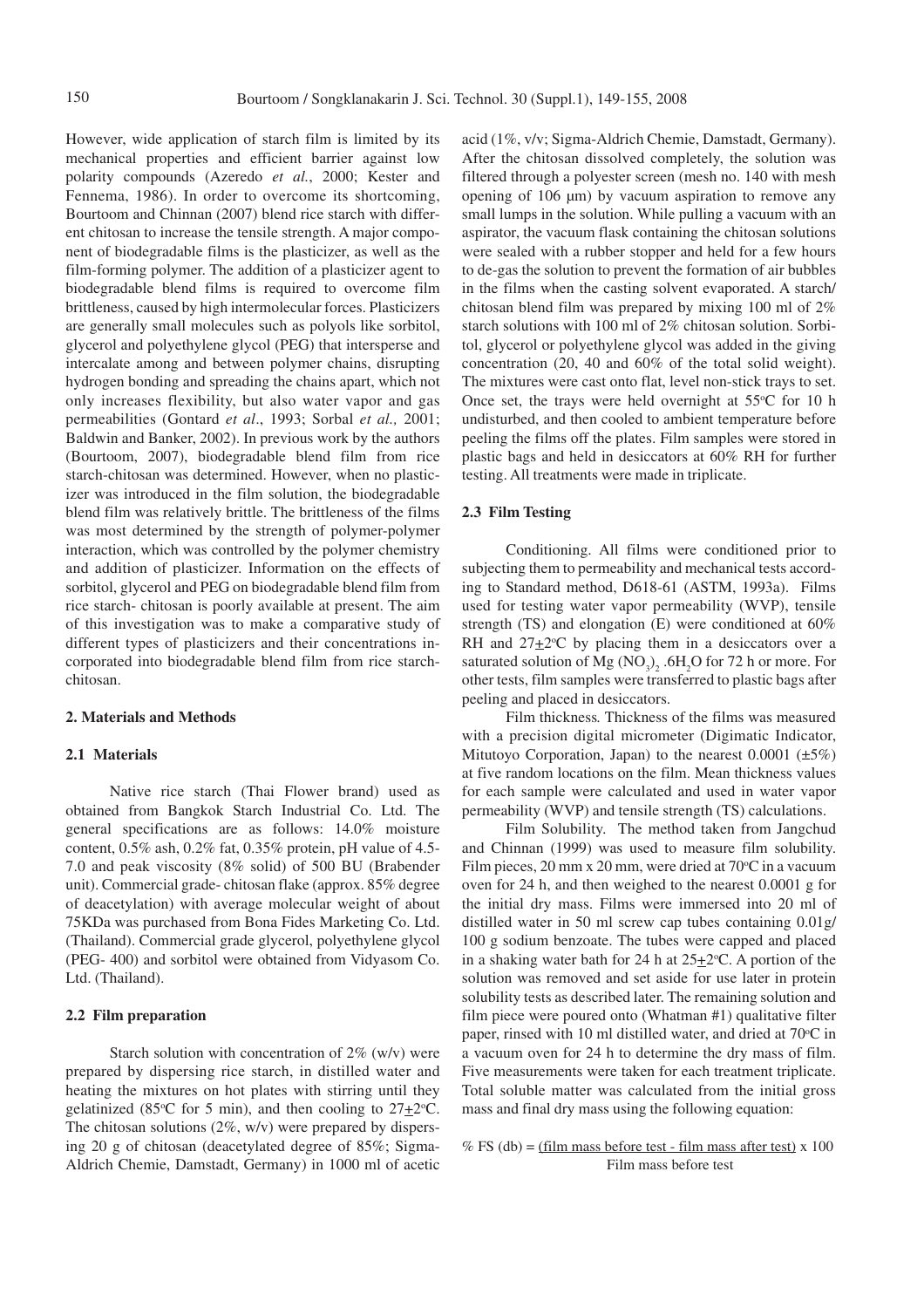Water Vapor Permeability (WVP). The gravimetric Modified Cup Method based on ASTM E96-92 (McHugh *et al.*, 1993) was used to determine the WVP of films. The test cups were filled with 20 g of silica gel (desiccant) to produce a 0% RH below the film. A sample was placed in between the cup and the ring cover of each cup coated with silicone sealant (high vacuum grease, Lithelin, Hannau, Germany) and held with four screws around the cup's circumference. The air gap was at approximately 1.5 cm between the film surface and desiccant. The water vapor transmission rates (WVTR) of each film was measured at  $60\pm2\%$  RH and  $25\pm$ 2 <sup>o</sup>C. After taking initial weight of the test cup, it was placed into a growth chamber with an air velocity rate of 450 ft/min (Model KBF115, Contherm Scientific, Lower Hutt, New Zealand). Weight gain measurements were taken by weighing the test cup to the nearest 0.0001g with an electronic scale (Sartorious Corp.) every 3 h for 18 h. A plot of weight gained versus time was used to determine the WVTR. The slope of the linear portion of this plot represented the steady state amount of water vapor diffusing through the film per unit time (g/h). WVTR was expressed in gram units, per square meter, per day. Steady state over time (slope) yielded a regression coefficient of 0.99 or greater. Six samples per treatment were tested. The WVP of film was calculated by multiplying the steady WVTR by the film thickness and dividing that by the water vapor pressure difference across the film.

Tensile Strength and Elongation at Break (TS and E). Tensile strength was measured with a LLOYD Instrument (Model LR30K, LLOYD Instruments Ltd., Hampshire, England) as per ASTM D882-91 Standard Method (ASTM, 1993b). Ten samples, 2.54 cm x 12 cm, were cut from each film. Initial grip separation and crosshead speed were set at 50 mm and 50 mm/min, respectively. Tensile strength was calculated by dividing the maximum force by initial specimen cross-sectional area, and percent elongation at break was calculated as follows:

 $E = 100 \text{ X (d}_{after} - d_{before})/d_{before}$ 

Where, d was the distance between grips holding the specimen before or after the break of the specimen.

Color. A CIE colorimeter (Hunter Associates Laboratory, Inc., VA. USA) was used to determine the film L\*, a\* and  $b^*$  color value ( $L^* = 0$  (black) to 100 (white);  $a^* = -60$ (green) to  $+60$  (red); and  $b^* = -60$  (blue) to  $+60$  (yellow)). Color (means of five measurements at different locations on each specimen) was measured on 10 cm X 10 cm segment of film.

Prior to taking color measurements, film specimens were pre conditioned at 60% RH and  $27\pm2^{\circ}$ C for 72 h.

#### **2.4 Moisture sorption studies**

Water sorption isotherms were determined by placing rice starch- chitosan biodegradable blend films into a controlled humidity environment at a constant temperature until equilibrium. After drying at  $75^{\circ}$ C and < 1 mmHg pressure for 24 h, EYELA™, Model VOS-300VD, Japan), the films were placed into environments of various relative humidities above salt solutions in desiccators. The relative humidities were  $11\%$  RH (lithium chloride), 23% RH (potassium acetate), 33% RH (magnesium nitrate), 43% RH (potassium carbonate), 52% RH (magnesium nitrate), 59% RH (sodium bromide), 75% RH (sodium chloride), 85% RH (potassium chloride), and 95% RH (disodium hydrogen phosphate). The sorption experiments were carried out by keeping approximately 1,000 mg of blend films (2 cm x 2 cm) in desiccators, removing at frequent intervals and weighing until they reach constant weight (within  $\pm 5\%$ ). All chemicals were of analytical grade (AR).

## **2.5 Statistical Analysis**

A completely randomized experimental design was used to study the plasticizer effect on the properties of biodegradable rice starch-chitosan blend films. Analysis of variance (ANOVA) was used to determine the effect of plasticizer. If differences in mean existed, multiple comparisons were performed using Duncan's Multiple Range Test (DMRT).

## **3. Results and Discussion**

#### **3.1 Tensile strength (TS) and Elongation at break (E)**

Previous work demonstrated that the unplasticized biodegradable blend films from rice starch- chitosan were relatively brittle and needed to be handled very carefully. Hence, biodegradable blend films from rice starch-chitosan were prepared by using three types of plasticizers (sorbitol, glycerol and polyethylene glycol) at different concentrations. The mechanical properties of films plasticized by sorbitol, glycerol or polyethylene glycol were assessed by measuring their tensile strength (TS) and elongation at break (E) for three plasticizer concentrations. The results showed that an increase in the concentration of these plasticizers yielded a decrease in TS. TS decreased from 26.60 to 10.66 MPa, 14.31 to 2.52 MPa and 16.14 to 8.28 MPa when sorbitol, glycerol and polyethylene glycol increased from 20% w/v to 60% w/v, while E increased from 7.36 to 67.22%, 11.00 to 93.60% and 14.95 to 46.41%, respectively (Figure 1). The changes in mechanical properties of characterized by the plasticizers weakening the intermolecular forces between the chains of adjacent macromolecules, increasing the free volume and causing a reduction of mechanical resistant (Sorbal *et al*., 2001). Thus the increase in the plasticizer concentration causes a reduction of the TS due to the decrease in the intermolecular interactions. Besides, the increase in the plasticizer concentration increases the moisture content of the film because of its high hygroscopic character, which also contributes to the reduction of the forces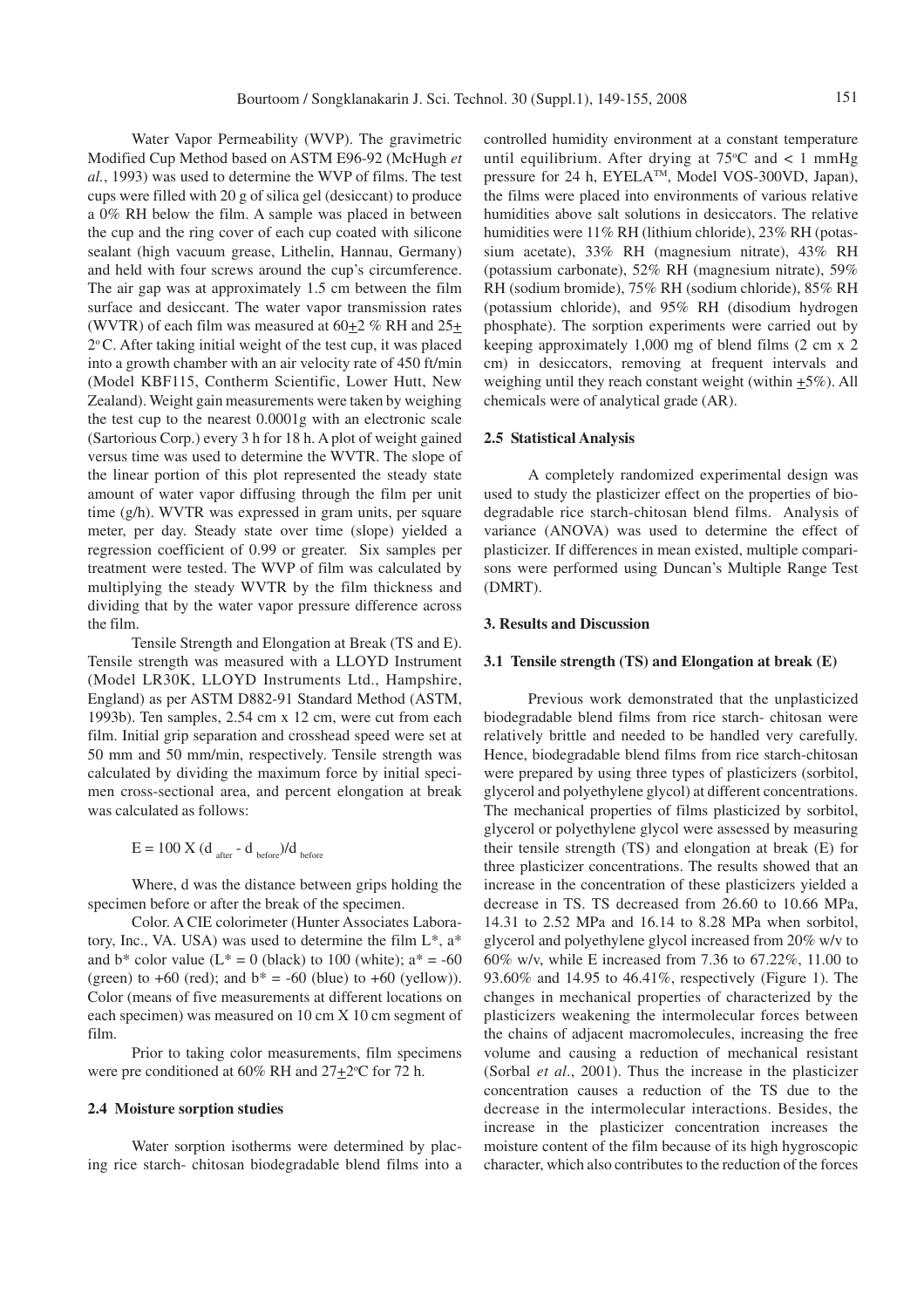

Figure 1. Effect of plasticizer type and concentration on (A) the tensile strength and (B) elongation at break of biodegradable blend films from rice starch-chitosan. Mean values with different letters are significantly different (p<0.05).

between the adjacent macromolecules (Sorbal *et al*., 2001). The effect of plasticizer on reduction of the mechanical properties is well known and its explanation is reported by some researchers (Cuq *et al*., 1997; Gontard *et al*., 1993 and McHugh and Krochta, 1994). Gontard *et al*. (1993) observed a linear reduction of the puncture force in gluten films, from 1.9 N to 0.3 N between 19 and 49 % glycerin. Cuq *et al*. (1997) also observed a linear reduction of the puncture force of edible films based on myofibrillar proteins of Atlantic sardine from 5.1 to 2.6N, between 0 and 40 g of glycerol/100 g of protein. The mechanical properties of sorbitol, glycerol and PEG plasticized films at an equal concentration were compared (Figure 1). The sorbitol plasticized films had significantly higher TS and lower E than glycerol and polyethylene glycol plasticized films. These results might be explained by the ring structure of sorbitol, which lead to difficult to interact between efficiently rice starch-chitosan molecules resulting in less effectiveness in disrupting the rice starch- chitosan interruptions (Yang and Paulson, 2000). Furthermore, the low water-attracting ability of sorbitol limits its ability to reduce rice starch- chitosan- chain hydrogen bonding compared to the straight-chain polyethylene glycol and glycerol of similar molecular weight. The glycerol plasticized films were less mechanically resistant but had higher stretchability than the polyethylene glycol plasticized films (Figure 1). This suggests that glycerol could be more effective plasticizer in biodegradable blend film from rice starchchitosan than polyethylene glycol. The effectiveness of glycerol in biodegradable blend films from rice starch-chitosan is most likely due to its small size which allows it to be more readily inserted between the polymer chains, and consequently exert more influence on the mechanical properties than the larger polyethylene glycol molecule. Donhowe and Fennema (1993) found that plasticizer with low mole-cular weights such as glycerol and polyethylene glycol 400 was more effective than those with high molecular weights in methylcellulose-based films. Similarly, McHugh and Krochta (1994) suggested that, due to its small size, glycerol was more effective than sorbitol in plasticizing whey protein films. In addition, at an equal percentage concentration, the total number of glycerol molecules in the film solution is greater than that of the higher molecular weight polyethylene glycol and therefore glycerol has more functional groups (-OH) than polyethylene glycol which should promote the plasticizer-polymers interactions in the films (Donhowe and Fennema, 1993; McHugh and Krochta, 1994). Yang and Paulson (2000) reported that the molecular size, configuration and total number of functional hydroxide groups of the plasticizer as well as its compatibility with the polymer could affect the interactions between the plasticizer and the polymer**.**

### **3.2 Water vapor permeability (WVP)**

Water vapor permeability of biodegradable blend films with different type and concentrations of plasticizer were examined at a vapor pressure difference of 0/60%RH across the film. Figure 2 shows that the film water vapor permeability increased with increasing plasticizer in the films. The water vapor permeability of biodegrdable blend film from rice starch-chitosan increased from 5.45 g.mm/m<sup>2</sup>.day.kPa to 8.68 g.mm/m<sup>2</sup> .day.kPa, 14.53 g.mm/m<sup>2</sup> .day.kPa to 28.73 g.mm/m<sup>2</sup> .day.kPa and 14.70 g.mm/m<sup>2</sup> .day.kPa to 19.10 g. mm/m<sup>2</sup> .day.kPa when sorbitol, glycerol and polyethylene glycol concentration increased from 20% to 60%, respectively. This tendency could be explained by structural modifications of the polymer network. The network may be come less dense because of an increase in the mobility of the polymeric chains and in the free volume of the film. These consequences of the plasticizing action are favorable to the adsorption or desorption of water molecules (Gontard *et al*., 1993). Furthermore, the increase of water vapor permeability might be related to the hydrophillicity of all tested plasticizers. It is well known that the presence of plasticizers increases the concentration of polar residues in hydrocolloid based film and, thus consequently the solubility of water (Gontard *et al*., 1993). Since permeability is defined as the product of the diffusion constant and the solubility coefficient, the water vapor permeability is substantially increased. Glycerol plasticized films provided the films with higher water vapor permeability than polyethylene glycol and sorbitol at each plasticizer concentrations (Figure 2)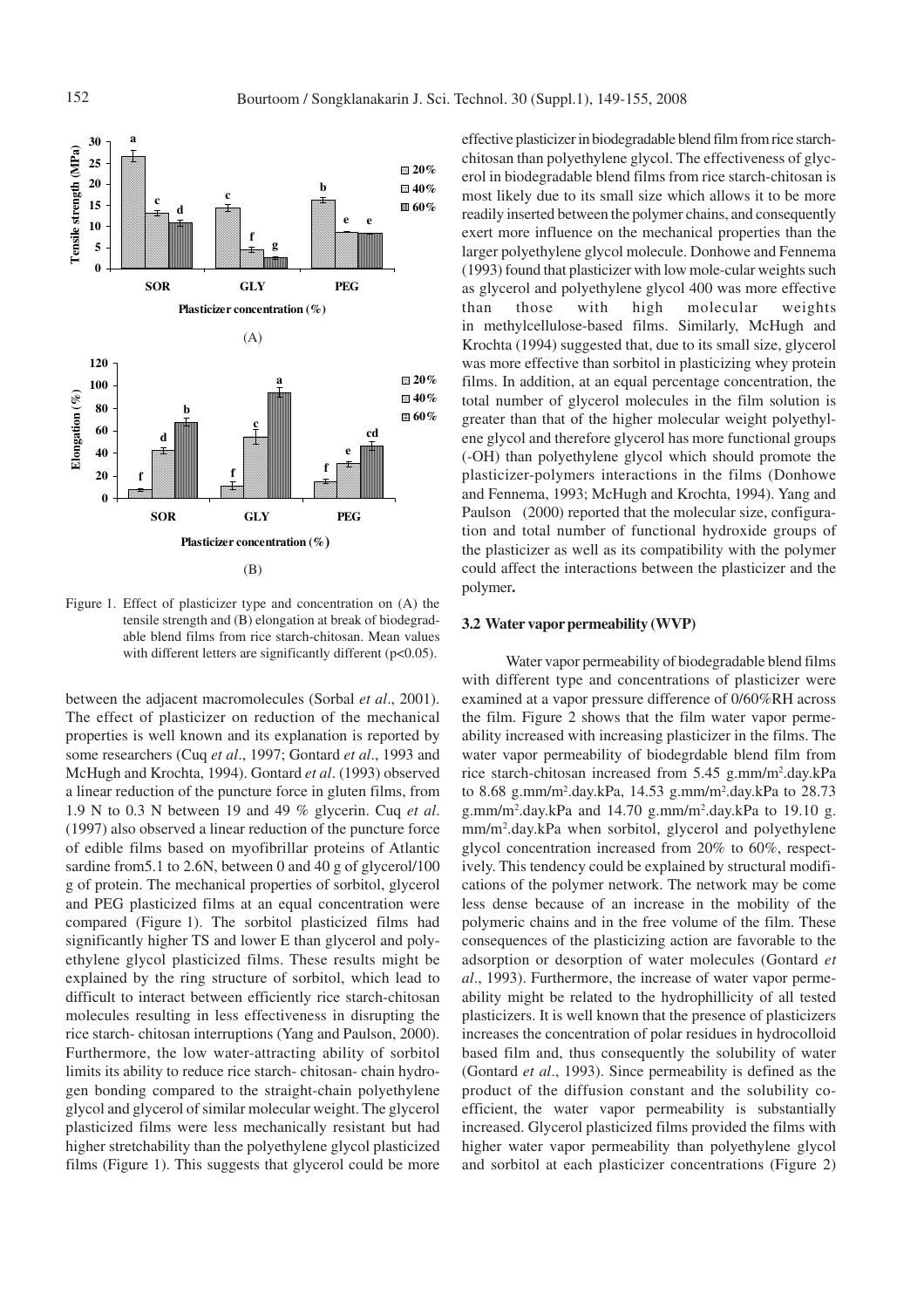which should be the result of the high hydrophillicity of the glycerol molecule, which is favorable to the adsorption of water molecules and could also contribute to the increase in the film water vapor permeability (Gennadios *et al*., 1993). Additionally, at high glycerol concentration, glycerol could cluster with itself to open the polymer structure, enhancing the permeability of the film to moisture (Lieberman and Gilbert, 1973). An increase in inter chain spacing due to inclusion of glycerol molecules between the polymer chain may promote water vapor diffusivity through the film and hence accelerate the water vapor transmission (Yang and Paulson, 2000).

## **3.3 Film solubility (FS)**

From visual observations and irrespective of plasticizer type and concentration, the biodegradable blend films from rice starch-chitosan were clearly not dispersed without visual loss of integrity after a 24 h immersion in water. Irrespective of plasticizer type, an increase in its concentration provided an increase in film solubility (Figure 2). Film solubility increased from 30.19% to 36.46%, 27.93% to 32.54% and 28.45% to 36.54% when sorbitol, glycerol and polyethylene glycol increased from 20% to 60%, respectively. The solubility values obtained in this work were



Figure 2. Effect of plasticizer type and concentration on (A) the water vapor permeability and (B) film solubility of biodegradable blend films from rice starch-chitosan. Mean values with different letters are significantly different (p< 0.05).

relativity lower than those obtained with films based on cellulose (55-84%) or carrageen (41%) (Rhim *et al*., 1997) but higher than those obtained with fish myofibrilar proteins (Monterrey and Sorbal, 2000). An increase of film solubility with increasing plasticizer concentration could be briefly explained by hydrophillic plasticizers enhancing film solu-bility in water. The dry matter solubilized in water is likely to be constituted mainly by the plasticizer. Plasticizer solubilization in water was already observed for film based on wheat gluten or treated soy proteins or produced by transglutaminase catalytic cross-linking of whey protein (Gontard *et al*., 1992; Stuchell and Krochta, 1994). Stuchell and Krochta (1994) have pointed out an increase in the content of protein solubilized in water when the hydrophillic content increased for treated whey protein-and soy protein-based films. A decrease in the polymer network interaction density due to the plasticizer presence was thus associated with this increase in solubility properties. On the other hand, Marquei *et al*. (1995) have displayed a large decrease in the content of dry matter solubilized in water for cottonseed proteinbased reticulated films when glycerol content increased. It was observed that sorbitol plasticized films showed little higher film solubility than polyethylene glycol and glycerol but not significantly different (p>0.05) (Figure. 2). It might be explained that sorbitol had a ring molecular conformation which may sterically hinder insertion between the chain of polymers resulting in an easy escape into the solution, while polyethylene glycol and glycerol have straight chains, which are inserted and positioned within the tri-dimensional polymer network (Yang and Paulson, 2000).

## **3.4 Film Color**

The results of the measurements performed on the films were expressed in accordance with the Hunter system, and the rectangular coordinates  $(L^*, a^*$  and  $b^*)$  were defined. The color of biodegradable blend film from rice starchchitosan was more affected by the concentration of the plasticizer used than by its type.  $L^*$  and  $a^*$  values of biodegradable blend film from rice starch-chitosan plasticized by sorbitol, glycerol and polyethylene glycol were not significantly different (p< 0.05, Figure 3). However, increased yellowness (high  $+ b^*$ ) occurred when higher all these plasticizers were used (Figure 3). This was somewhat expected since color change is attributed to the concentration of plasticizer.

#### **3.5 Moisture sorption properties**

The relationship between  $a_w$  and moisture content (at constant temperature) is described by moisture isotherm. Moisture content of the film increases at elevated water activity  $(a_w)$ . The time to reach equilibrium moisture content (EMC) was about 20-24 days at lower humidity and 13-16 days at higher humidities. The sorption isotherm curves for EMC (db) obtained from different type of rich starch-chito-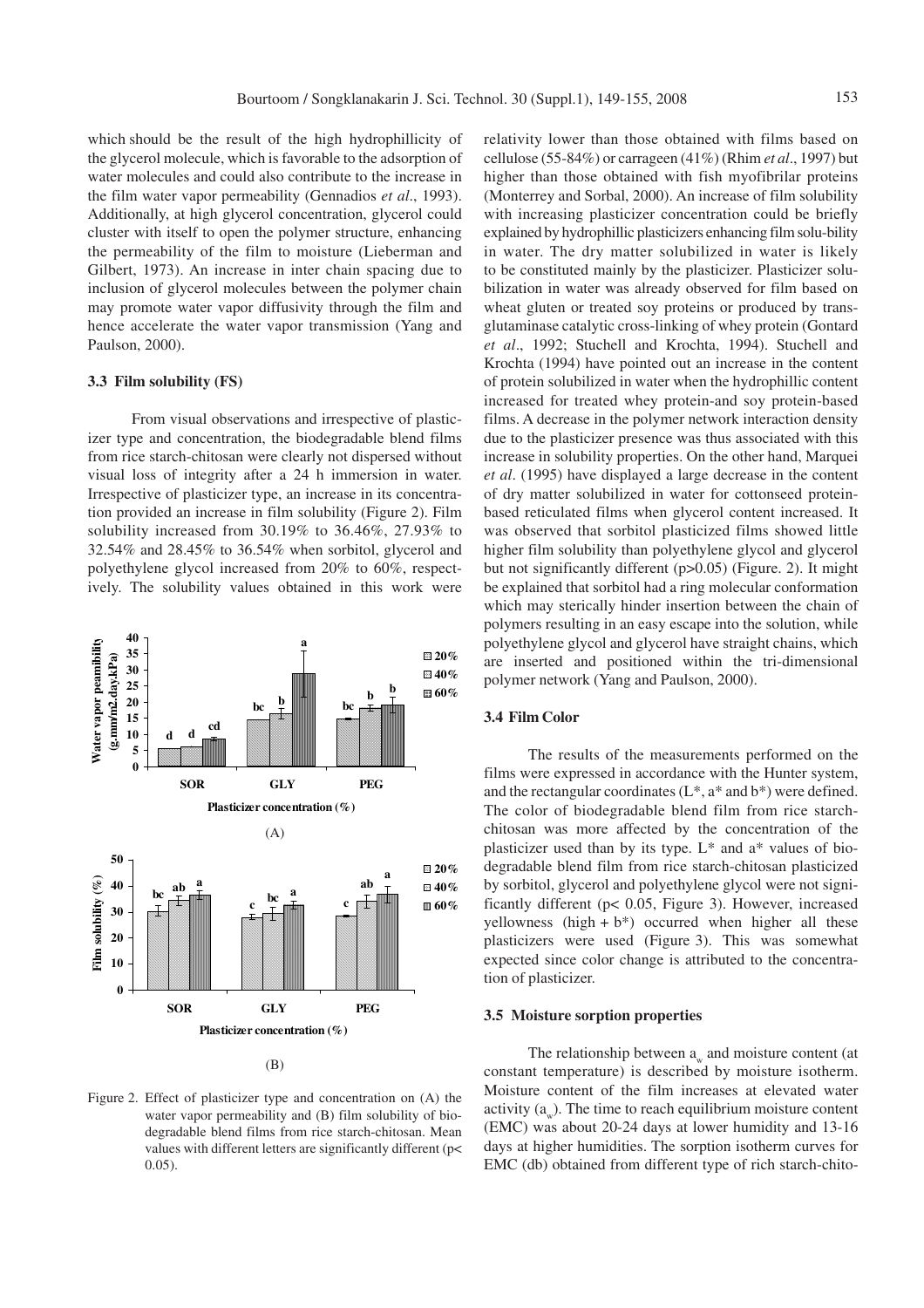

Figure 3. Effect of plasticizer type and concentration on (A) the  $L^*$  value, (B) a<sup>\*</sup> value and (C) value of biodegradable blend films from rice starch-chitosan. Mean values with different letters are significantly different (p<0.05).

san plasticizer blends are shown in Figure 4. At lower  $a_{w}$ the slope of the curve was less; with increase in  $a_w$  the slope increased rapidly. Considering the individual rice starchchitosan biodegradable blend films, some mould growth was observed by visual inspection at edges and surfaces at the end of the storage period in plasticizer biodegradable blend films, but in native rich starch-chitosan less number of colonies were observed, may be due to less moisture holding capacity of such films. Experimental data for moisture adsorption at  $27 \pm 2^{\circ}$ C revealed sigmoid shape curves for all. The EMC of glycerol and sorbitol blend films showed logarithmic increase at above 0.59  $a_w$  and reached to highest moisture content of 51.46% and 42.97 % at 0.95  $a_{w}$ , whereas PEG rice starch-chitosan biodegradable blend films did not show much increase in moisture content, at 0.59  $a_w$ , the uptake of moisture was more compared to other films, and this showed a linear increasing trend up to 0.75  $a_w$ , but later no exponential increase was observed.



Figure 4. Sorption isotherm of rice starch-chitosan biodegradable blend films

#### **4. Conclusions**

The results of this study demonstrate that sorbitol plasticized films provided the films with highest mechanical resistance, but the poorest film flexibility. In contrast, glycerol and polyethylene glycol plasticized films exhibited flexible structure; however, the mechanical resistance was low, while inversely affecting the water vapor permeability. Increasing the plasticizer concentration decreased TS with concomitant with an increase E, WVP and FS. Type and concentration of plasticizers affected the film solubility. Increasing the plasticizer concentration resulted in higher solubility. Sorbitol plasticized films demonstrated little higher FS compared to polyethylene glycol and glycerol plasticized films. The color of biodegradable blend film from rice starch-chitosan was more affected by the concentration of the plasticizer used than by its type.

## **Acknowledgements**

This worked was supported by a grant from Faculty of Agro-Industry, Prince of Songkla University, Hat Yai, Thailand, under the New Researcher Program. The author wishes to thanks Bangkok Starch Industrial Co. Ltd for rice starch support and Mr. Somsak Sudchan and Mr. Kiattisak Pinitsakul for their technical assistance.

## **References**

- American Society for Testing and Materials (ASTM). 1993a. Standard practice for conditioning plastics and electrical insulating materials for testing: D618-61 (Reproved 1990). *In* ASTM. Annual Book of American Standard Testing Methods, Vol 8.01, Philadelphia, PA.
- American Society for Testing and Materials (ASTM). 1993b. Standard test method for water vapor transmission rate through plastic film and sheeting using a modulated infrared sensor: D1249-90. *In* ASTM. Annual